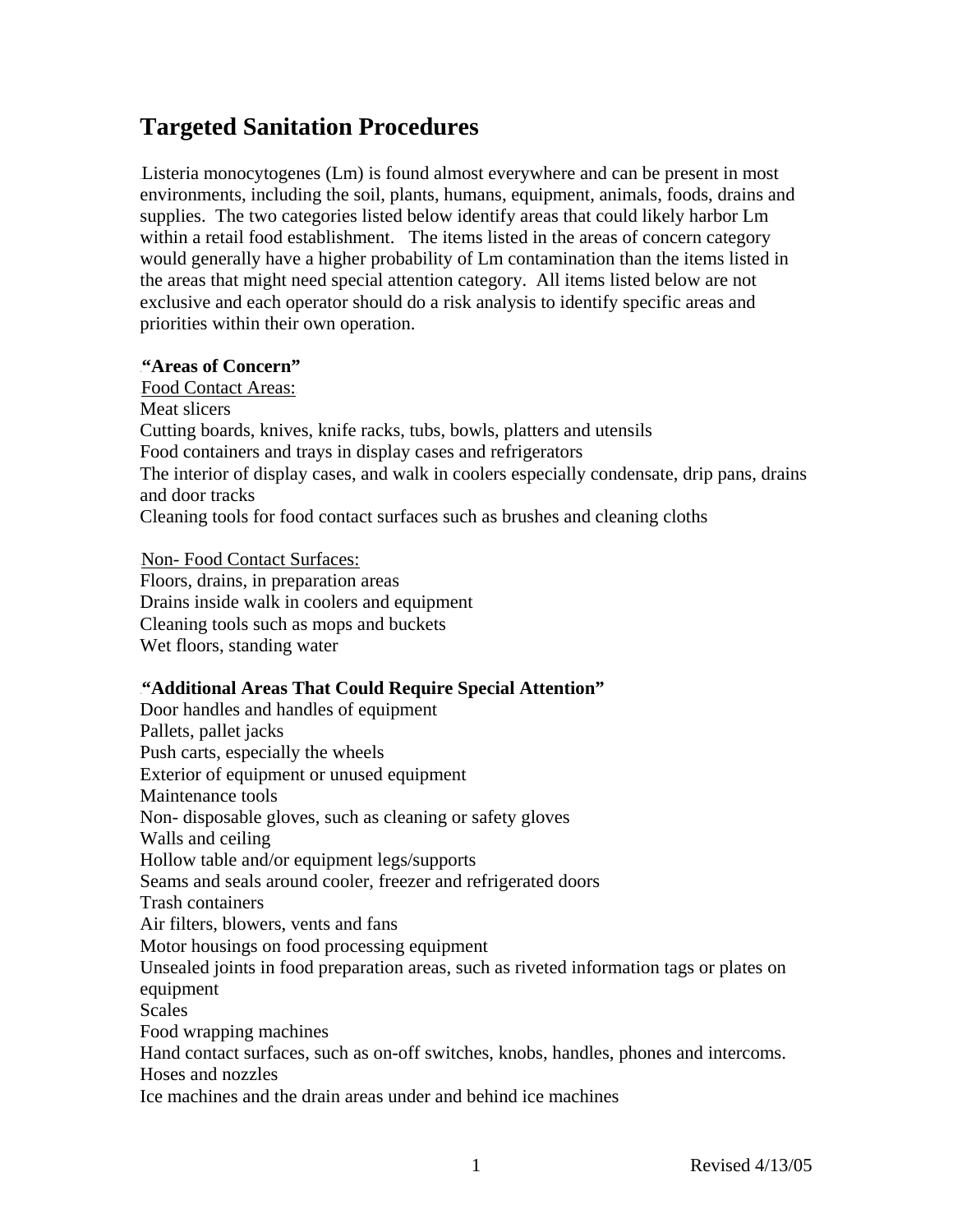## **Maintenance Concerns**

Defective walls & ceiling, overhead pipes Worn or cracked rubber seals around doors Cracked hoses Defective and unused equipment Bringing in used equipment from another location to replace broken equipment

## 3B**Cleaning and Sanitizing Practices**

The primary focus should be on sources most likely to cause contamination in high-risk food preparation areas. Refer to the list above identified in the food contact and nonfood contact sections.

All equipment should be easily cleanable and free of defects. Equipment should comply with the specifications listed in the FDA Plan Review Guidance Document. Remove any defective or unused equipment from food preparation areas.

LM intervention as related to a sanitation program consists of three areas: effective removal of soil, an effective rinse step, and then proper application of a sanitizing agent, which includes contact time, concentration and temperature. Cleaning effectiveness depends upon the formulation and how the product is used and various other issues specific to the cleaning being attempted, such as type of soil, water hardness, tools used, and even the training on the proper procedure and the execution of the procedure by the person doing the cleaning.

A food establishment should implement written procedures for proper cleaning and sanitizing food contact and non- food contact surfaces. These procedures should include frequency of cleaning, chemicals to use, instruction on how to perform the task and the monitoring to verify it is being done correctly. A visual examination should be done of all food contact surfaces before the start of operations to ensure appropriate compliance with cleaning procedures and to take corrective action if necessary.

Food establishments' written procedures should include cleaning and sanitizing maintenance tools. Maintenance tools and ladders can easily get contaminated and can transfer Lm from one area to another if not cleaned and sanitized appropriately. Store maintenance tools and ladders away from food, food contact equipment, utensils and food packaging material.

The cleaning and sanitizing procedures should also include floor drains in food preparation areas. Remove drain cover and basket, remove all organic debris and discard into the trash container. Use a drain brush to scrub and remove organic material from the drain hole. Use quaternary ammonium compounds to sanitize floor and drain area. Consider using bactericidal drain rings where RTE food is prepared and stored. Enzymatic cleaners can also be effective in removing organic material.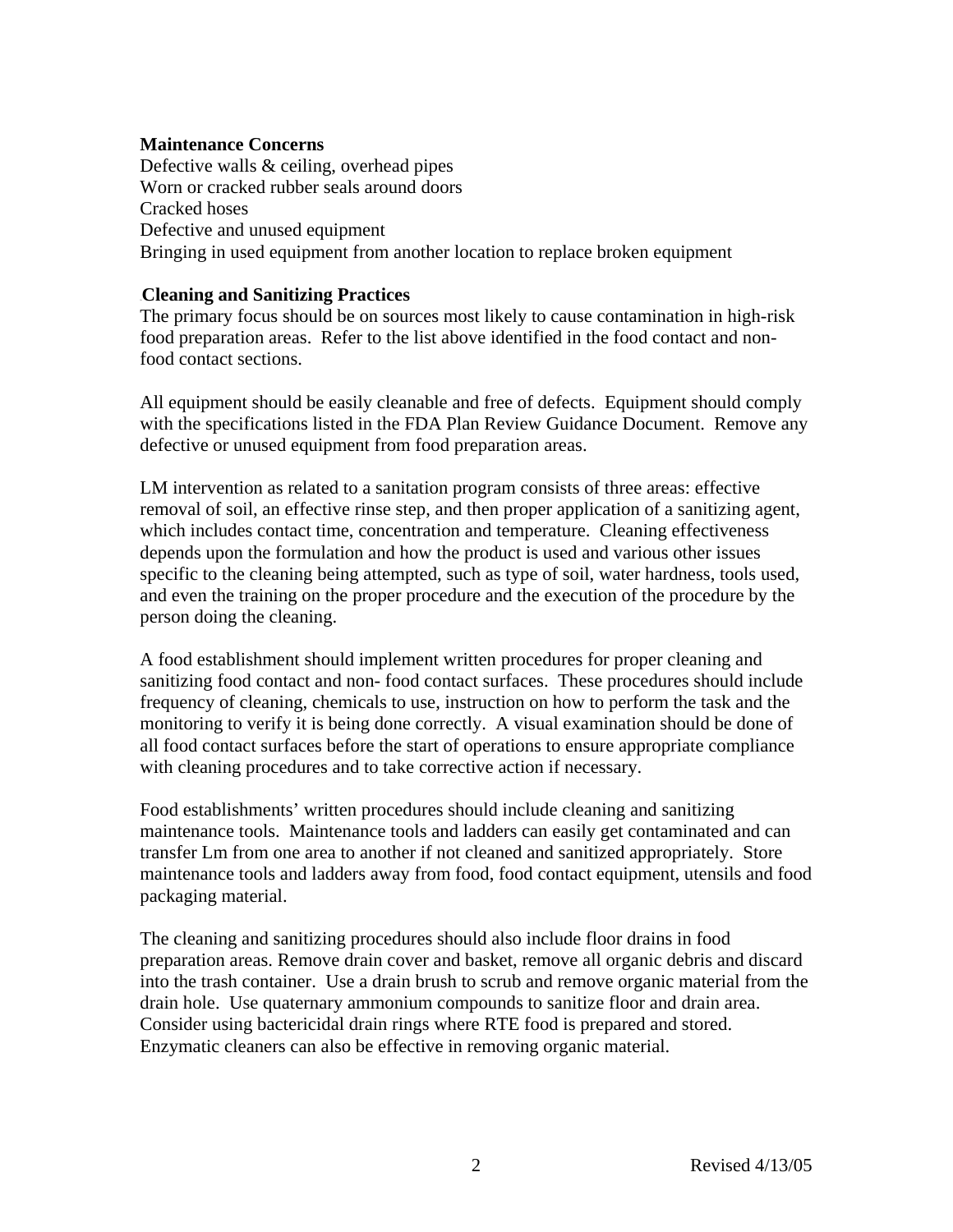Only a dry cleanup should be done during food production. Avoid mid shift wet cleaning and use only low pressure or foaming hoses. Splash from a wet cleanup can easily contaminate a cleaned surface. Low-pressure foaming guns and sanitizer rinse guns may be used only after removal or protection of all foods, previously cleaned equipment, and single service articles. Remove or protect all food from contamination before cleaning display cases or coolers. Keep the area where food- packaging and wrapping material is stored clean.

Clean as you go, remove food spills quickly. Bacteria like cool damp areas so limiting standing water helps control Lm and most other bacteria. Bacteria from wet areas can easily be transferred to employee shoes, carts or other equipment if not wiped up quickly.

### 4B**Sanitizers**

All cleaners and sanitizers used in a food establishment must have at least the following information: product description, instructions on how to use the product, properties, yield or effective concentration, and safety information.

Sanitizing agents shall be used in accordance with EPA-approved manufacturer's label use instructions.Effective sanitization could be achieved only when preceded by thorough cleaning and rinsing steps.

# 5B**Cleaning Frequencies**

A master-cleaning schedule should be developed for each facility to include all food and non-food contact surfaces. Follow equipment manufacturer's instructions to assure complete disassembly and thorough cleaning of all equipment parts. Cleaning and sanitizing frequencies are listed in the FDA Food Code.

# 6B**Additional Important Information**

Try to avoid using high- pressure sprays. Splash can aerosolize and spread contamination throughout the entire area. Do not use low- pressure hoses for cleaning when there is any food preparation or exposed food, equipment, utensils or food packaging.

Avoid mid shift wet cleanup because it can produce aerosols and add water contamination into the food preparation area.

Minimize splash from hoses into floor drains. Plugged drains must be repaired immediately. Do not place equipment over floor drains. This practice would make it difficult to clean the floor drain.

Avoid pooling of water on low spots of floor in food prep areas and walk-in coolers. Also avoid collection of water beneath service and display cases from condensate or water trapped under cases following case or floor cleaning.

Avoid water accumulation in condensate pans in service cases or coolers, which may potentially fall on open product.

Never clean display cases or coolers until all food is removed or protected from contamination.